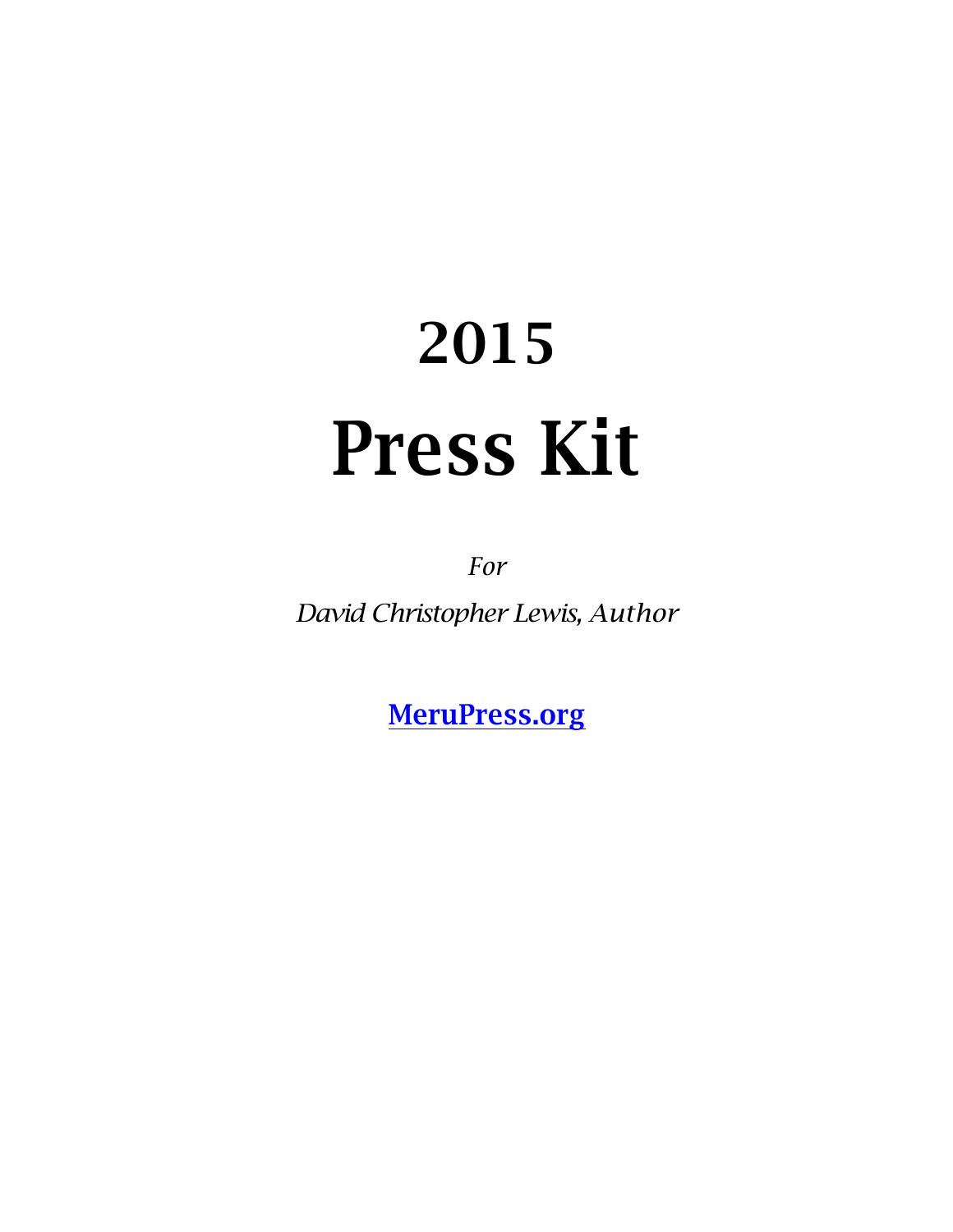## Table of Contents

- David's Biography
- The Hearts Center Community and Meru University
- Meru Press Publications
- Testimonials for *Advanced Studies of the Human Aura*
- Testimonials for  *Saint Germain on Advanced Alchemy*
- David's Photo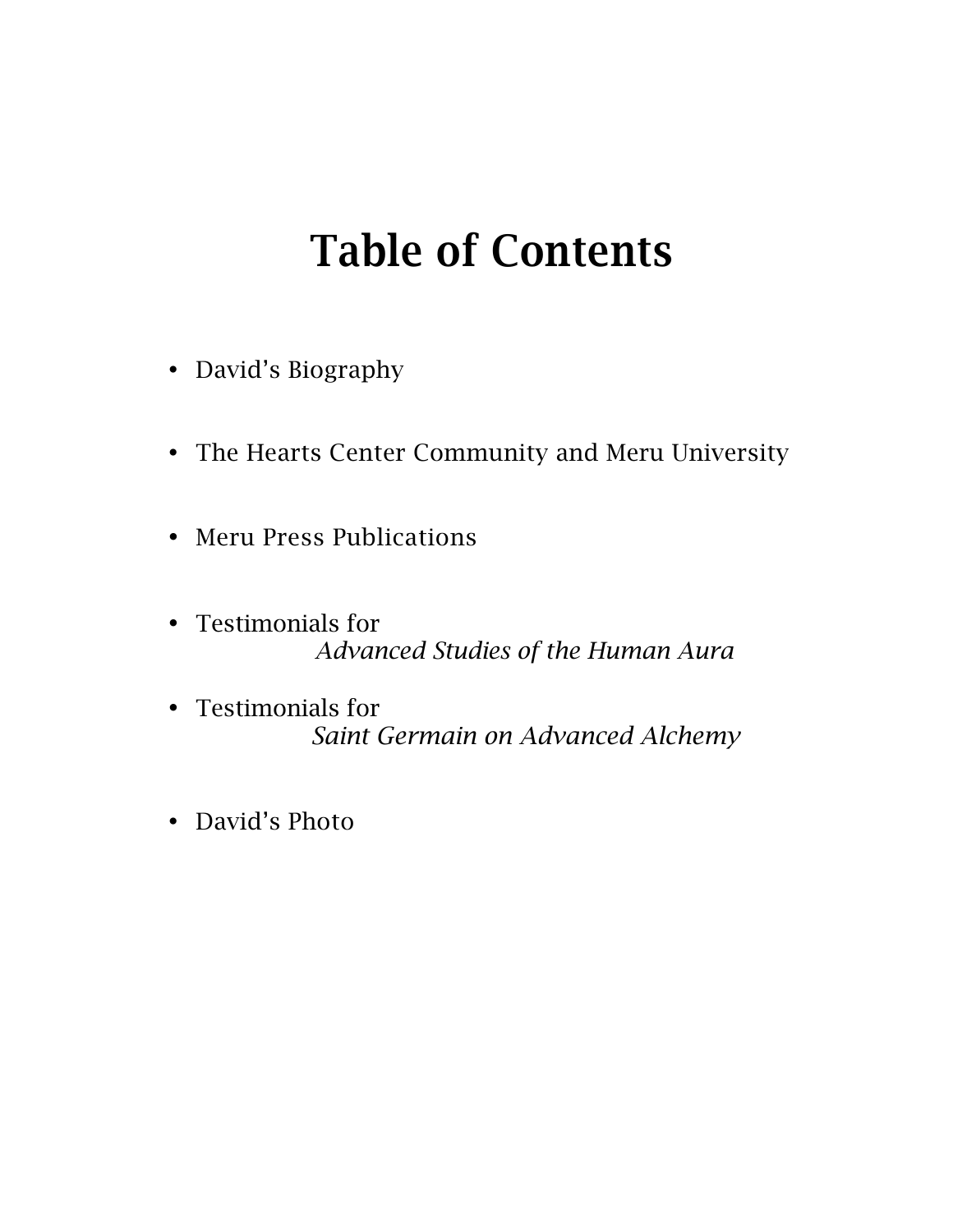## Biography

#### David Christopher Lewis



David is an author, teacher, mystic and gifted musical composer. He has been a student of the ascended masters and the world's major religions for over four decades. He began receiving regular telepathic communications from the ascended masters in June, 2004 and the next year co-founded The Hearts Center Movement and Community.

A non-profit spiritual movement dedicated to sharing new revelatory teachings received from divine beings and helping people everywhere awaken to and nurture their own divine potential, The Hearts Center has grown into a worldwide movement with dozens of local centers in the United States, Canada, South America, Europe and South Africa.

David is the co-founder of Meru University, offering a wide and unique spectrum of live online and on-demand courses brimming with progressive and practical teachings and sharing, all within an interactive environment. Each course includes direct communications from ascended masters, angels or divine beings who sponsor the course. And often inspired discourses by David add to the body of teaching shared by various instructors. Meru Press, the publishing arm of Meru University, was also co-founded by David.

An active schedule finds David conducting weekly morning meditation, song and prayer services during free internet broadcasts through The Hearts Center website. He teaches at Hearts Center quarterly conferences and workshops held around the world and leads international pilgrimages to sacred sites.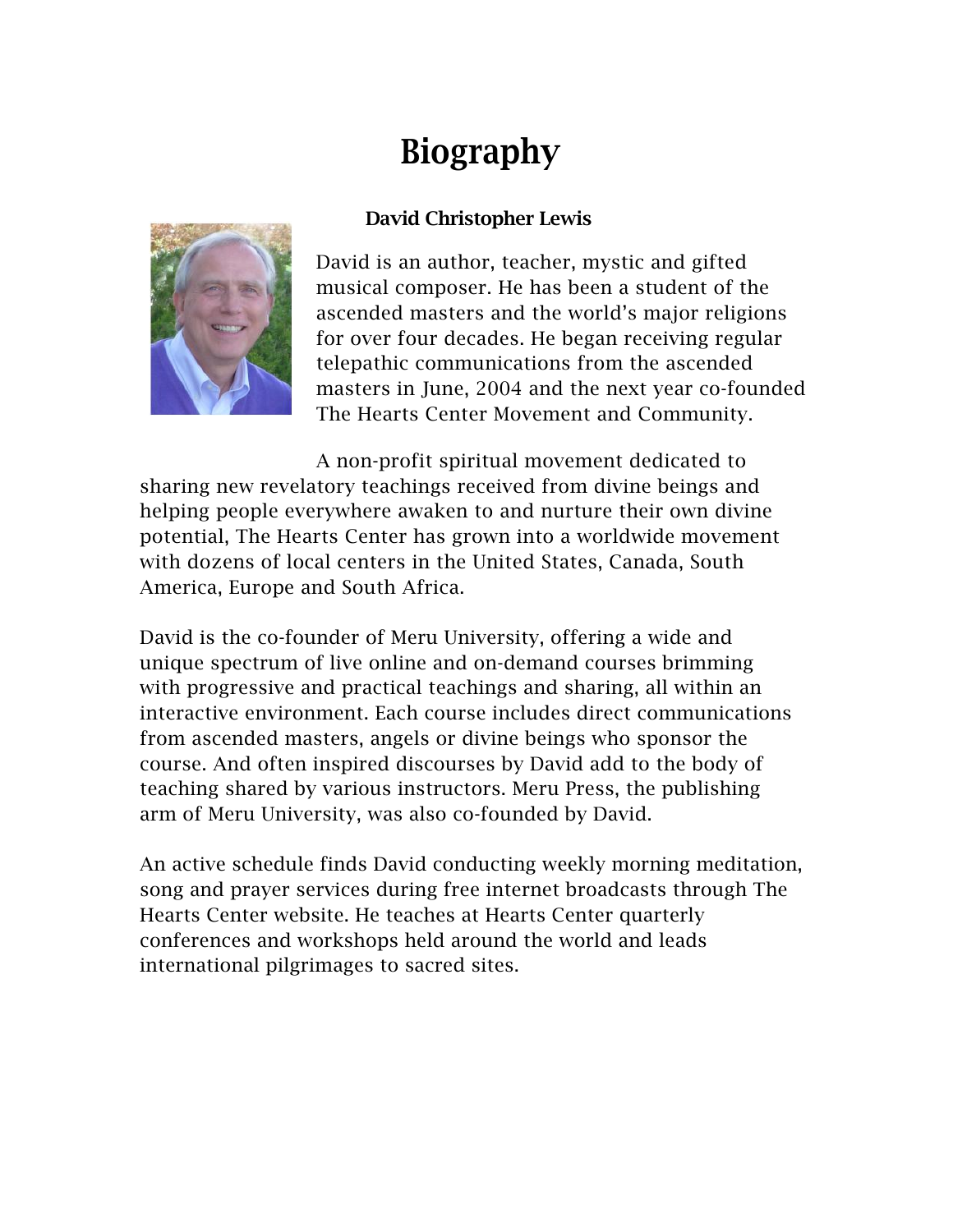In March 2015, Meru Press published David's newest book, *Saint Germain on Advanced Alchemy,* and in August 2013, David's *Advanced Studies of the Human Aura* went to print as his first major publication.

David's other publications include *Now, Zen and Always*, a feast of spiritual wisdom, coined in succinct quips; *Mother Mary's Missions— Messages from the Divine Mother*, a compilation of teachings received during The Hearts Center's eight-day whirlwind tour to the 21 California Catholic Missions; and a collection of more than 150 devotional prayers, songs and mantras. *Sweet Heart of Jesus* is David's eleventh and newest music CD of inspirational new age songs.

David is married and lives near Livingston, Montana.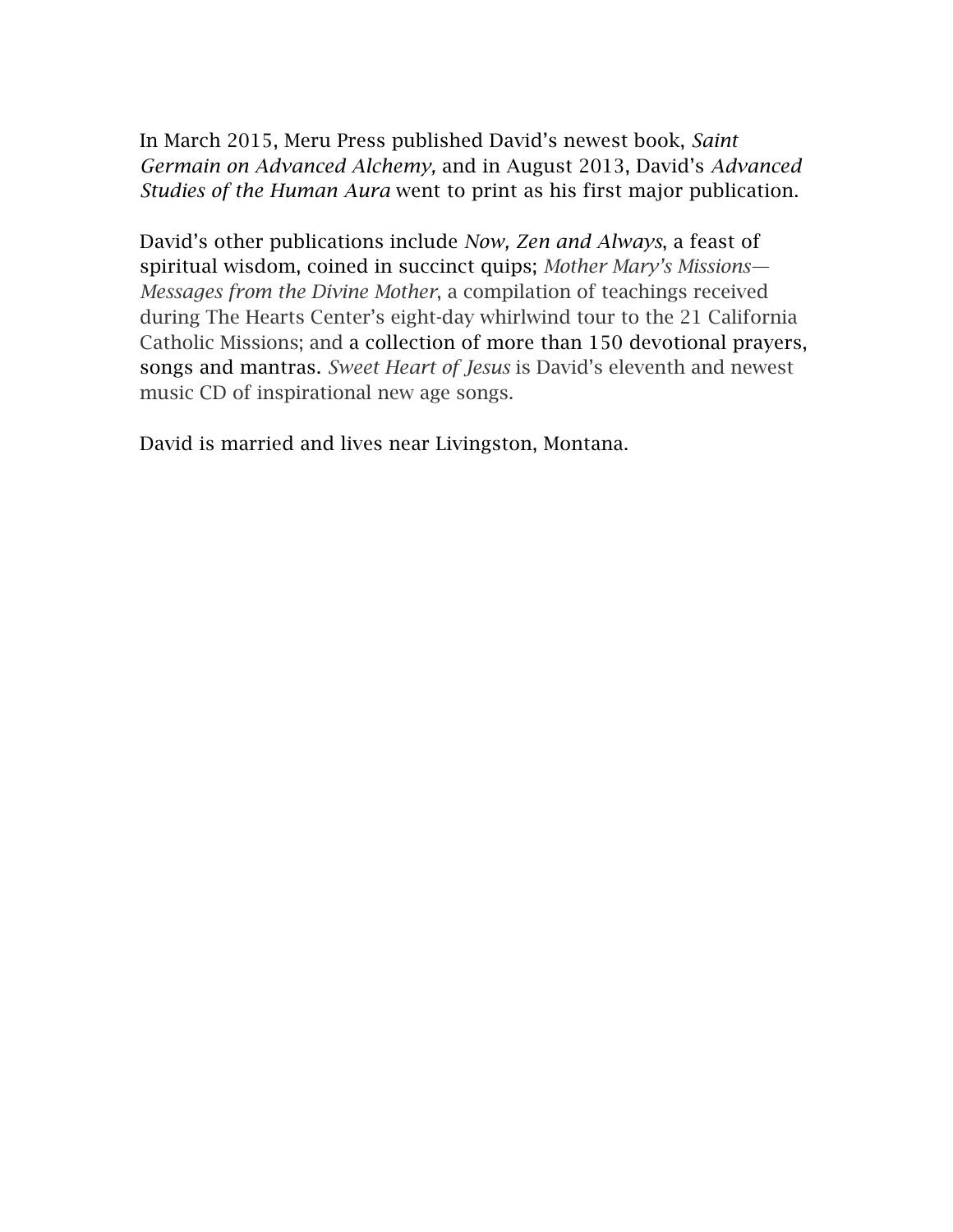## The Hearts Center Community

The Hearts Center is a dynamic worldwide movement, a community of spiritual seekers growing in personal self-mastery. Its mission is to deliver current teachings and inspiration from the ascended masters, angels and divine beings through David Christopher Lewis to bless and heal our world. Daily prayer and meditation service broadcasts, local events, quarterly conferences and annual pilgrimages provide opportunities for uniting hearts as one in service to the Divine.

#### www.HeartsCenter.org

## Meru University

Meru University supports the advancement of spiritual seekers on the path of adeptship, initiation and personal enlightenment through the love-wisdom teachings of the ascended masters. Offering online, broadcast, and in-person courses and workshops, the Meru University staff *inspires, enlightens and empowers* by presenting a vast array of spiritual topics, including advanced studies of the human aura, sacred alchemy, the solar sciences, divine magic, accelerated healing and more.

www.MeruUniversity.org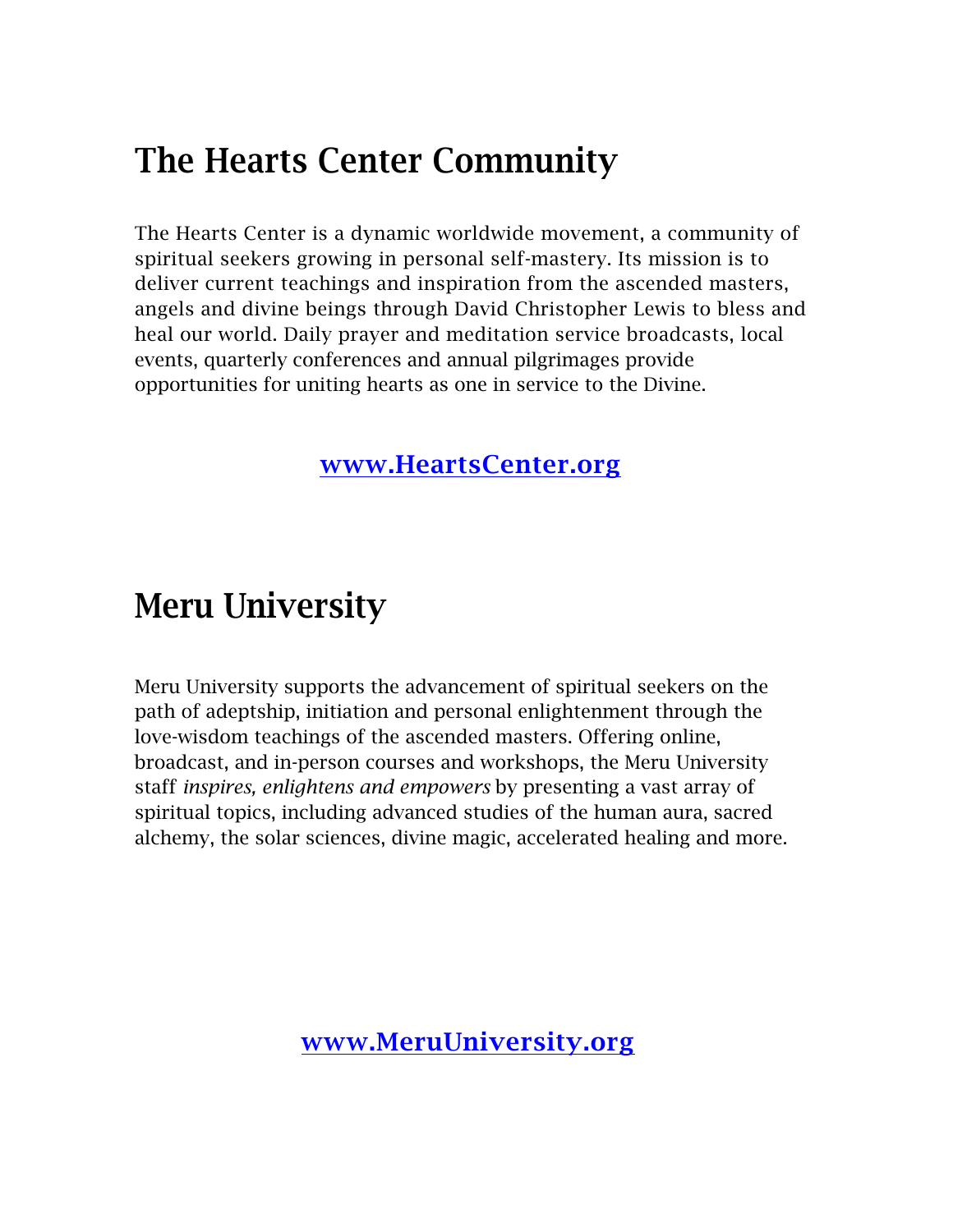## Published Works

*Saint Germain on Advanced Alchemy—Heartstreaming in the Aquarian Age, vol. 1* Released March 2015

*Advanced Studies of the Human Aura-—How to Charge Your Energy Field with Light and Spiritual Radiance* Released August 2013

*Mother Mary's Missions—Messages from the Divine Mother* On pilgrimages to California's 24 Spanish missions Released March 2010

*Now Zen and Always—El Morya's Treasury of Spiritual Quips* Released July 2008

"Heartstreaming: The Mind of God at Work," article written by David C. Lewis and Michael K. McNeil for the anthology, *Healing the Heart of the World* Released Autumn 2005

Over 4,400 inspired messages by the ascended masters through David Christopher Lewis, since 2004 to the present, published in audio, print and video format under *HeartStreams* at www.TheHeartsCenter.org

www.SaintGermainOnAdvancedAlchemy.com www.AdvancedStudiesOfTheHumanAura.com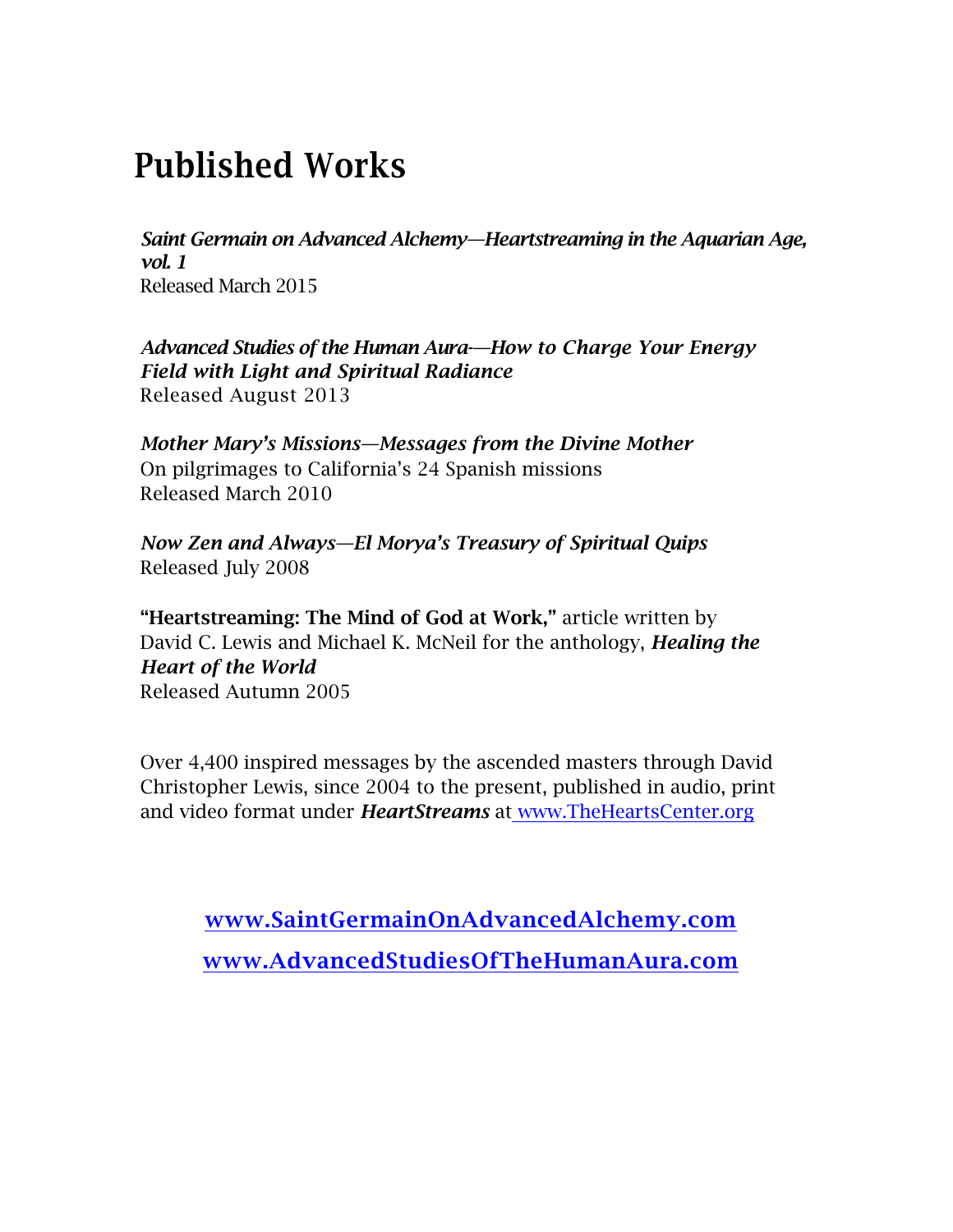### Testimonials

#### for

### *Advanced Studies of the Human Aura*

"An extraordinary book that will transform how you think about who you are and what is possible in your life. The much-anticipated *Advanced Studies of the Human Aura* reveals new dimensions of spiritual growth and awareness that will take you farther, deeper and higher."

 —Dannion Brinkley, *New York Times* best-selling author of *Saved by the Light, At Peace in the Light* and *Secrets of the Light*

"This book is a heartbeat of Divinity. All the information that flows through it gives us the opportunity to understand the true essence of who we are—the Children of the Sun. And who are the Children of the Sun? The ones who shine, who are clear, who bring warmth and tenderness, who protect, who share, who give life to every being in the universe, such as the Father Sun does, without discrimination. David Lewis is sharing this precious knowledge in this extraordinary book."

 —Jorge Luis Delgado, author of *Andean Awakening: An Inca Guide to Mystical Peru*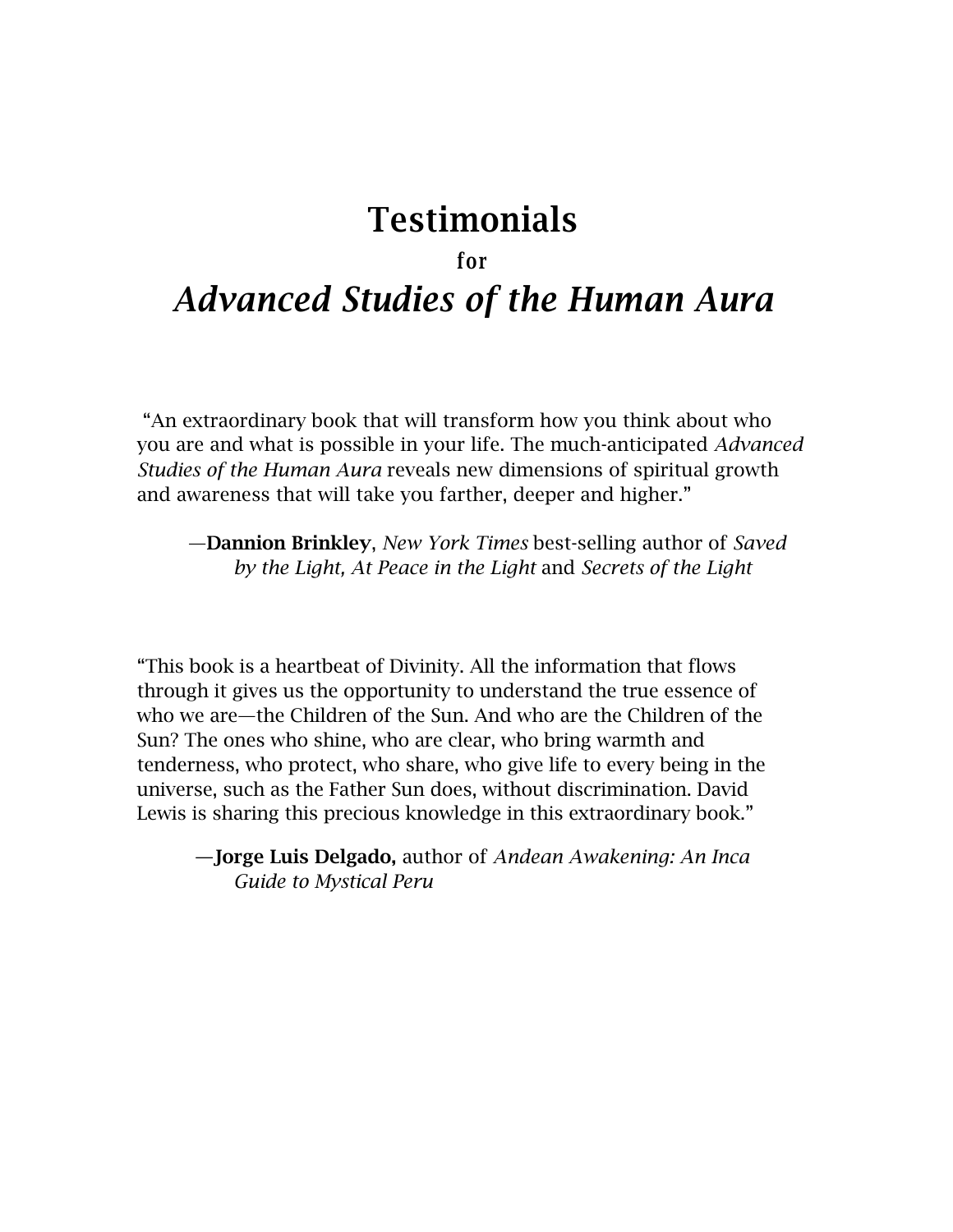#### Testimonials

#### for

## *Saint Germain on Advanced Alchemy*

"Electrifying! The incomparable Master of Divine Alchemy himself, Saint Germain, delivers his powerful new teachings through David on the allchemistry of divine love. Read it!"

 —Dannion Brinkley, *New York Times* best-selling author of *Saved by the Light, At Peace in the Light* and *Secrets of the Light*

"If you thought it would take a miracle to bring about planetary change, read this book. It *is* a miracle."

 —Mikaelah Cordeo, Ph.D. Author of *Live in Love—A Life Handbook for the New Golden Age*

"In every age there are people whose sensitivity is sufficiently refined to perceive and commune with higher realms. In this extraordinary book, David Christopher Lewis brings us reports of a universe far more alive and sentient than most of us ever imagined."

—Rick Archer, *Buddha at the Gas Pump* website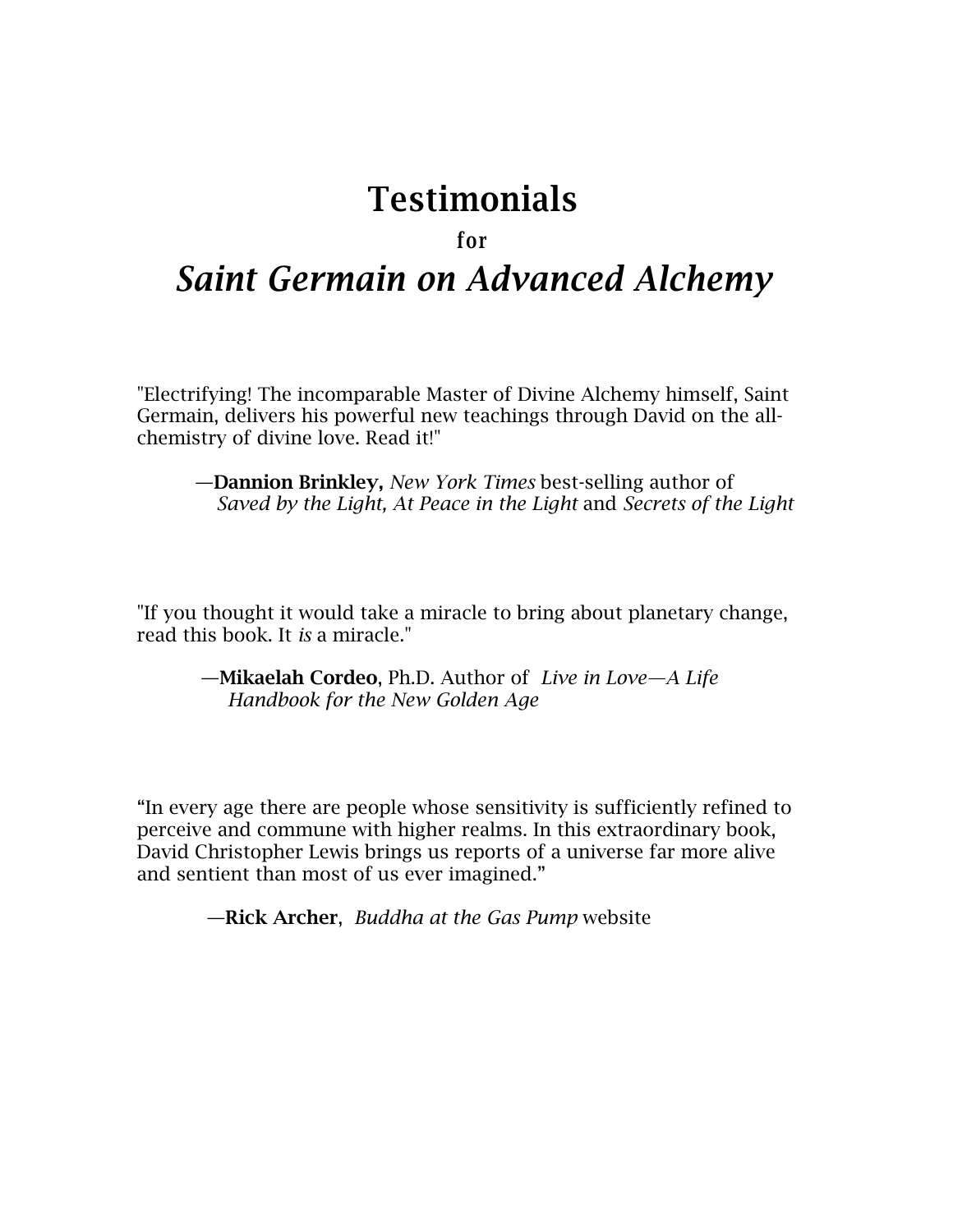"A man of our time and a man of tomorrow, David Christopher Lewis takes us to the altitude of heavenly spheres, bringing to humanity the joys and virtues of spiritual practice. In this book, you will experience the primordial spring of his clear and transparent teachings."

#### —Mamade Kadreebux, poet and author of *Destiny, Life in the Shadows, Book of Journeys,* and *Journey to Ancient Arabia*

"Grand spiritual teachings embodied in clear, elegant prose! This book provides a new benchmark on the laws and applications of spiritual alchemy, with thirty-three magnificent discourses by Saint Germain, meaningful commentary by David Christopher Lewis, and much more. Its teachings are apropos for today's mega-challenges and structured for practical use in one's everyday life—for anyone on any path. Bravo, Saint Germain! Bravo, David!"

#### —Kevin D. Raphael Fitch, author of *Celestial Configurations of Africa and the Caribbean*

"In your hands you hold keys to transforming the consciousness of humanity from its base, leaden state into pure gold through the alchemy of love. With this book you can learn the art of becoming a center of divine light."

> —Wayne H. Purdin, author of *Pharaoh of the Sun: Akhenaten and The Culture of Love*